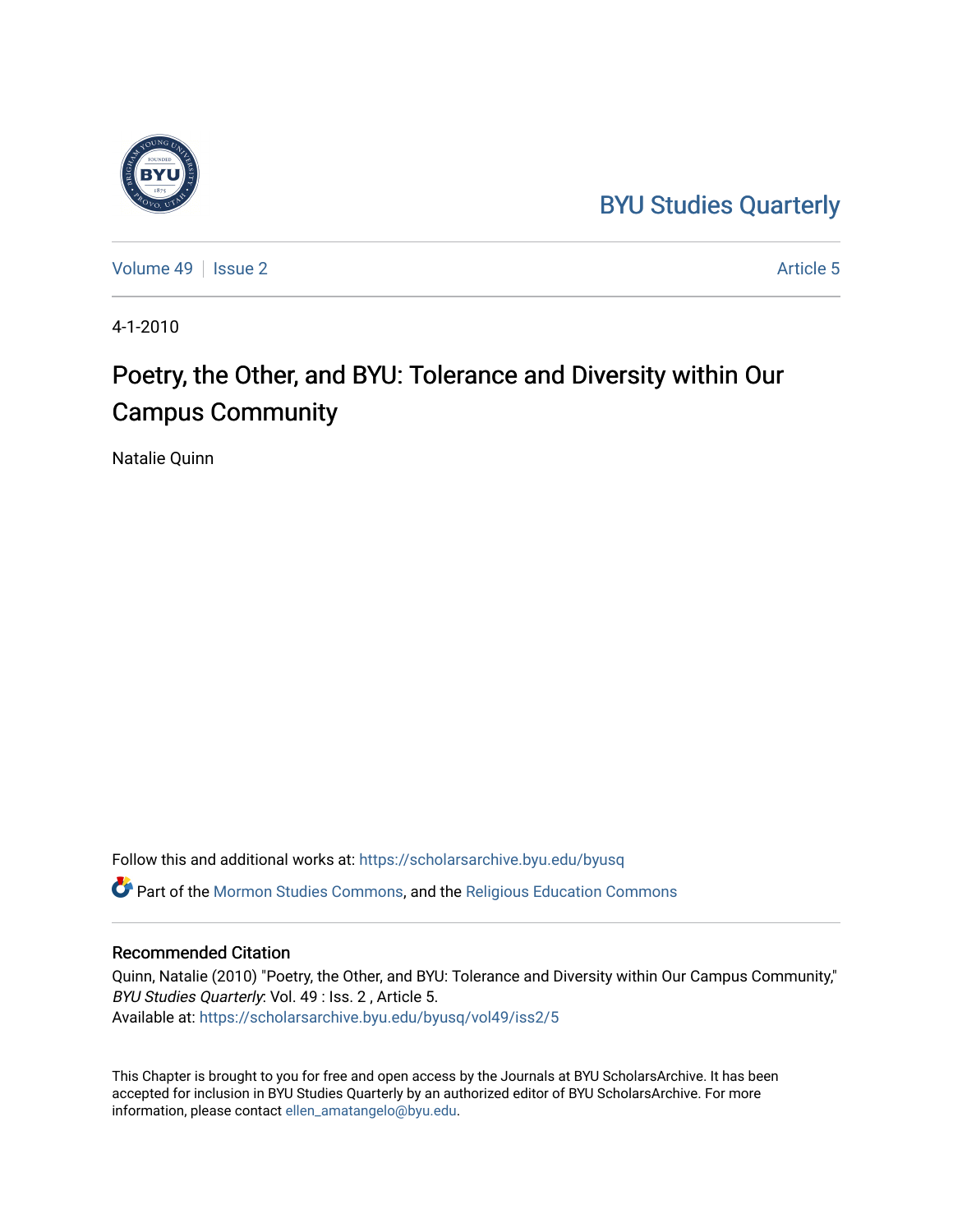## **Poetry, the Other, and BYU Tolerance and Diversity within Our Campus Community**

*Natalie Quinn*

I am an English major with a guilty confession to make: until the latter part of high school, I hated poetry. I had always liked reading and writing, but for some reason I struggled to appreciate poetic expression with its subtler meaning and nuanced interpretations. I found poetry altogether frustrating and hard to decipher. I could not understand it, so I avoided it.

During my junior year of high school, the subject of my honors English class was American literature, and my teacher was Mr. Ben Gordon. Our course of study was chronological, so we began by reading the works of early explorers, colonists, and religious leaders and moved forward from that point on through the decades and centuries. Mr. Gordon delighted in challenging what we students thought we knew or understood about literature; he liked to make us think. Consequently, his class was both engaging and frustrating. When we arrived at the mid- to late-nineteenth century, he assigned us to read Walt Whitman's poetry. Given my longtime dislike of poetry, I was unenthusiastic about the assignment, and my apathy increased as I struggled to grasp what Whitman was trying to say with his long, convoluted lines of free verse that lacked recognizable metric patterns or a rhyme scheme.

I remember one particular night when I was up late trying to wade through some sections of "Song of Myself." My mother was staying up with me. She had been an English major and loved poetry, so she took it upon herself to help me love poetry, too. She sat by my side at the kitchen counter and lovingly read with me the sections I had been assigned, helping me pick apart the meaning of the lines—the imagery, the diction, the power of Whitman's thoughts. She became quite emotional as she pointed out to me these features of the poem, and before long I found that my eyes were also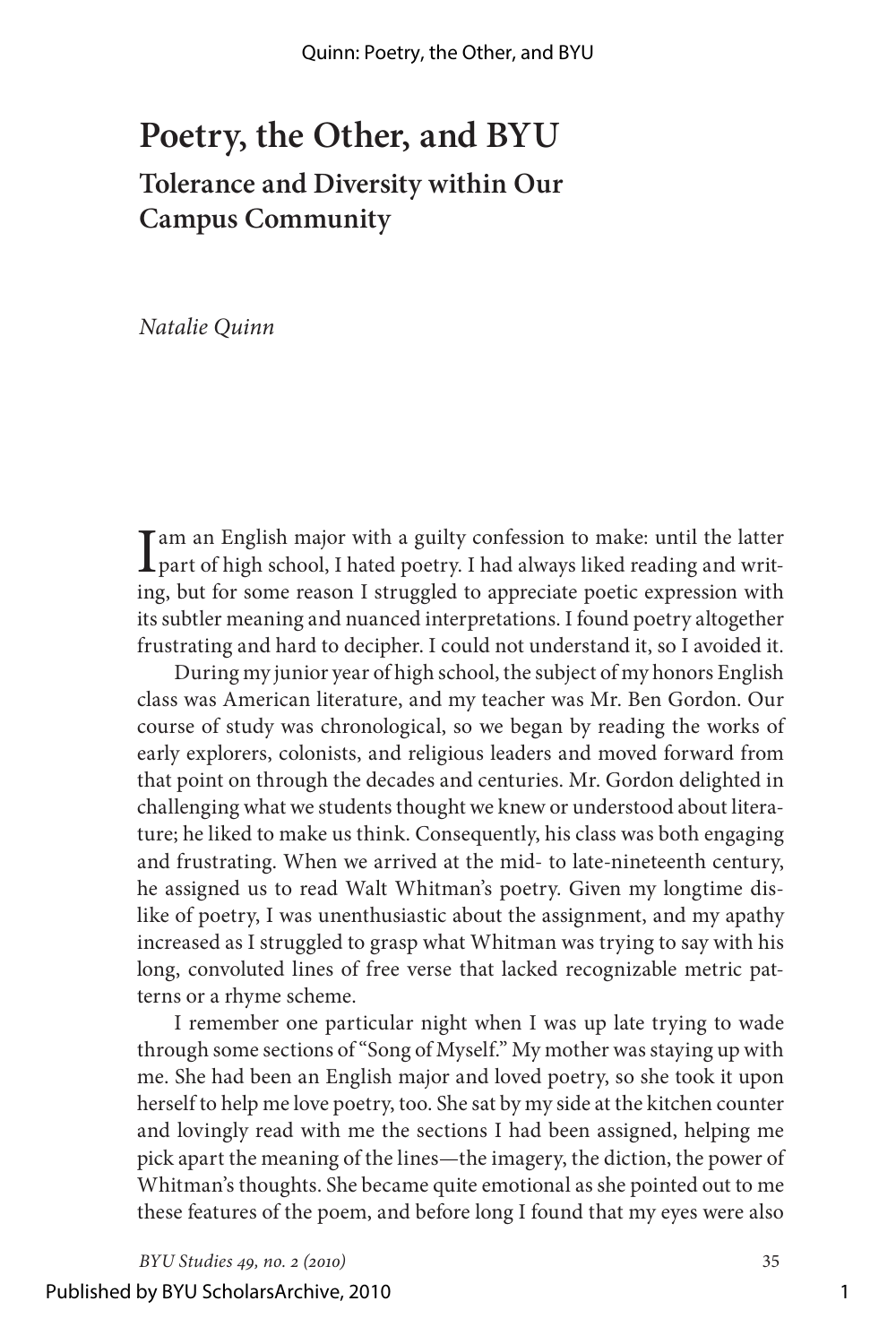filling with tears: I was so touched by the beauty of this poem—a beauty I had not previously seen or appreciated. Suddenly, I found myself opening my mind and my heart to these ideas that I had previously refused to acknowledge or value because they were foreign or hard to understand. Suddenly, I found myself loving poetry.

Fast forward a few years to my time as a college student. I had chosen English as my major and was enrolled in a class on literary theory. It was in this class that I first learned about Emmanuel Levinas and his philosophical ideas relating to the Other. Levinas teaches that we can transcend ourselves and our limited knowledge or understanding only by acknowledging and validating the existence of the Other. His philosophies promote a sense of responsibility and obligation that invites individuals to step outside themselves.

Levinas's ideas about the Other provide a perfect basis on which to build a community that is tolerant and diverse. To people outside of our campus community, BYU does not seem very diverse; rather, because most members of the BYU community are LDS, BYU seems homogeneous. However, this is not the case. BYU students, faculty, and employees come from all over the country and even from all over the world, and there is an incredible diversity of backgrounds, interests, and experiences among these community members. These individuals have had experiences and developed diversity through their participation in missions, study abroad programs, on-campus service initiatives, and other worthwhile organizations and programs. Their lives and endeavors exemplify Walt Whitman's exclamation in his poem "Give Me the Splendid, Silent Sun": "O such for me! O an intense life! O full to repletion, and varied!"1

If there is any homogeneity at BYU, it is a homogeneity that we believe extends well beyond the bounds of the university's campus to include and encompass the whole world. We believe that we are all children of God, that we have the same Heavenly Father and therefore have an obligation to treat one another with love and respect, or with charity, which is the Christian theological version of Levinas's philosophical concept of acknowledging the Other. As we charitably and respectfully acknowledge the Other, we can promote tolerance and diversity within our campus community. I learned as a junior in high school that being willing to open one's heart and one's mind to that which is unfamiliar or unknown—to the Other—can be incredibly enriching and rewarding. As we embrace the possibilities of our responsibility to the Other, we have the opportunity to learn and grow. Unsurprisingly, I think some lines from Elizabeth Barrett Browning's poem "Aurora Leigh" express my feelings most effectively: